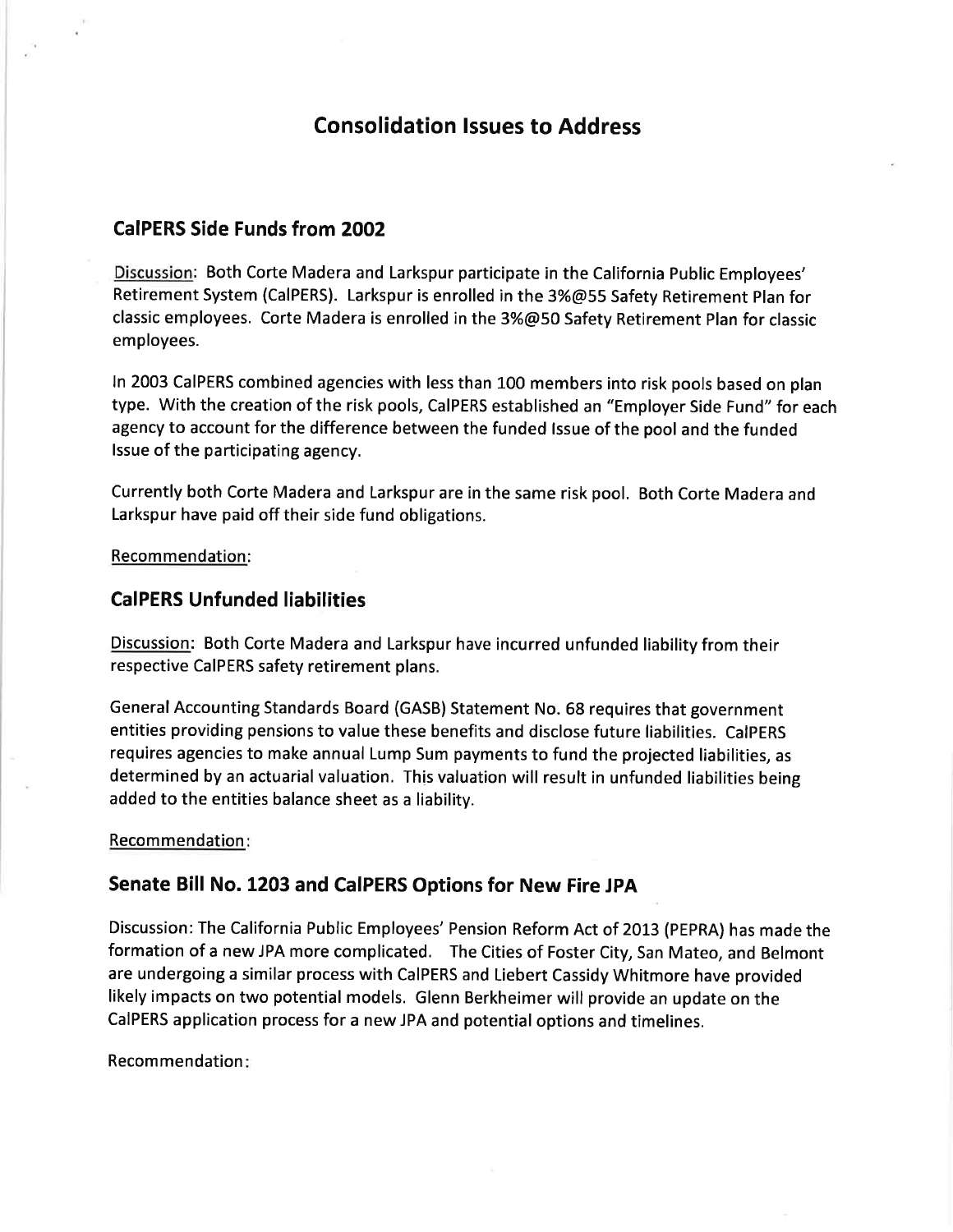### Compensated absences

Discussion: Corte Madera and Larkspur have liabilities in the form of accrued vacation leave, and sick leave. Each agency accounts for these liabilities as part of their Government-Wide Financial Statements and are shown on the Statement of Net Assets.

### Recommendation:

## Other Post Employment Benefit (OPEB) liabilities

Discussion: Both Corte Madera and Larkspur have unfunded liability resulting from other post employment benefits. The benefits are in the form of retiree medical.

General Accounting Standards Board (GASB) Statement No. 45 requires that government entities providing other post-employment benefits other than pensions to value these benefits and disclose future liabilities. The Standard does not require the prefunding of these liabilities; however, funding the liabilities at an amount less than the Annual Required Contribution (ARC), as determined by an actuarial valuation, will result in ARC being added to the entities balance sheet as a liability.

### Recommendation:

### Fire Chief

Discussion: The Larkspur Fire Chief has been providing administrative chief oversight for both Corte Madera and Larkspur. An employment contract will need to be completed

### Recommendation:

### Labor Agreements

Discussion: The labor unions are currently negotiating a single contract/transition MOU with Corte Madera and Larkspur by Glenn Berkheimer.

### Recommendation: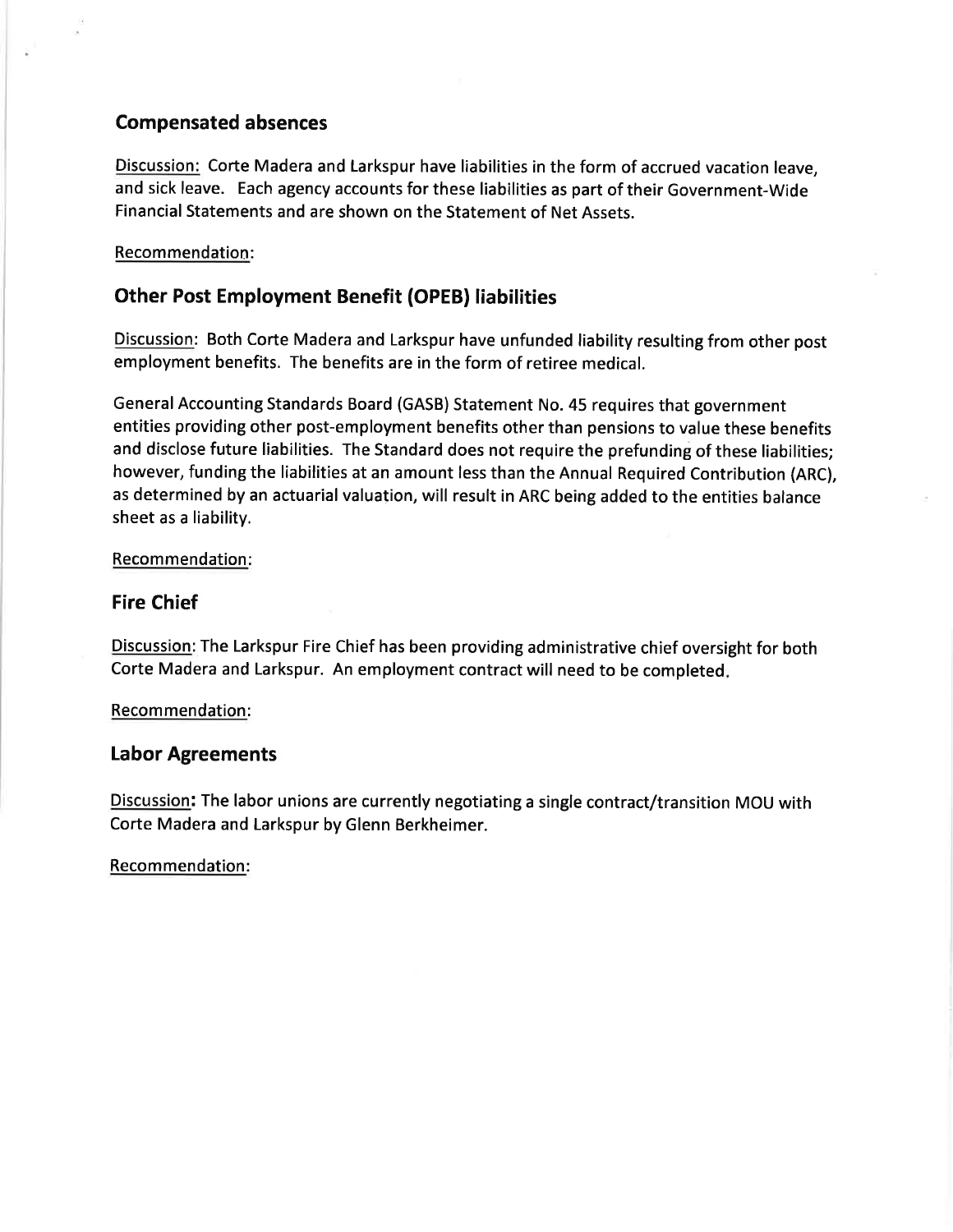### Consolidation lssues to Address

### Fire Stations

Discussion: Each Agency brings to the JPA two fire station facilities. Ownership, financing, maintenance, and operational use should be identified and discussed.

### Recommendation:

### Existing capital assets

Discussion: Corte Madera and Larkspur will bring to the expanded JPA fire services-related capital assets in the form of fire stations, fire vehicles, fire equipment, station furnishings, office equipment and all other fire service related capital assets.

### Equipment obligations outstanding

Discussion: ldentify any outstanding financial equipment obligations.

Recommendation:

## MERA obligations

Discussion: Corte Madera and Larkspur, as members of the MERA JPA, are responsible for annual debt service payments for bonds associated with the initial cost of the MERA infrastructure and initial radio equipment purchase, as well as an annual administrative fee. The original 1999 Bonds were refinanced in 2010 and run through 2021.

### Recommendation:

### Reserves

Discussion: The new JPA will need to identify a plan to build up a reserve fund.

### Recommendation:

### Insurance

Discussion: Larkspur is a member of the Bay Cities Joint Powers lnsurance Authority (BCJPIA) selfinsurance pool. Corte Madera is in the process of submitting an application for membership into the Bay Cities Joint Powers lnsurance Authority. Consider submission for membership into the Bay Cities Joint Powers Authority for the new Fire JPA. Both agencies have outstanding liability claims and workers compensation claims that were incurred prior to the formation of the expanded JPA.

### Recommendation: